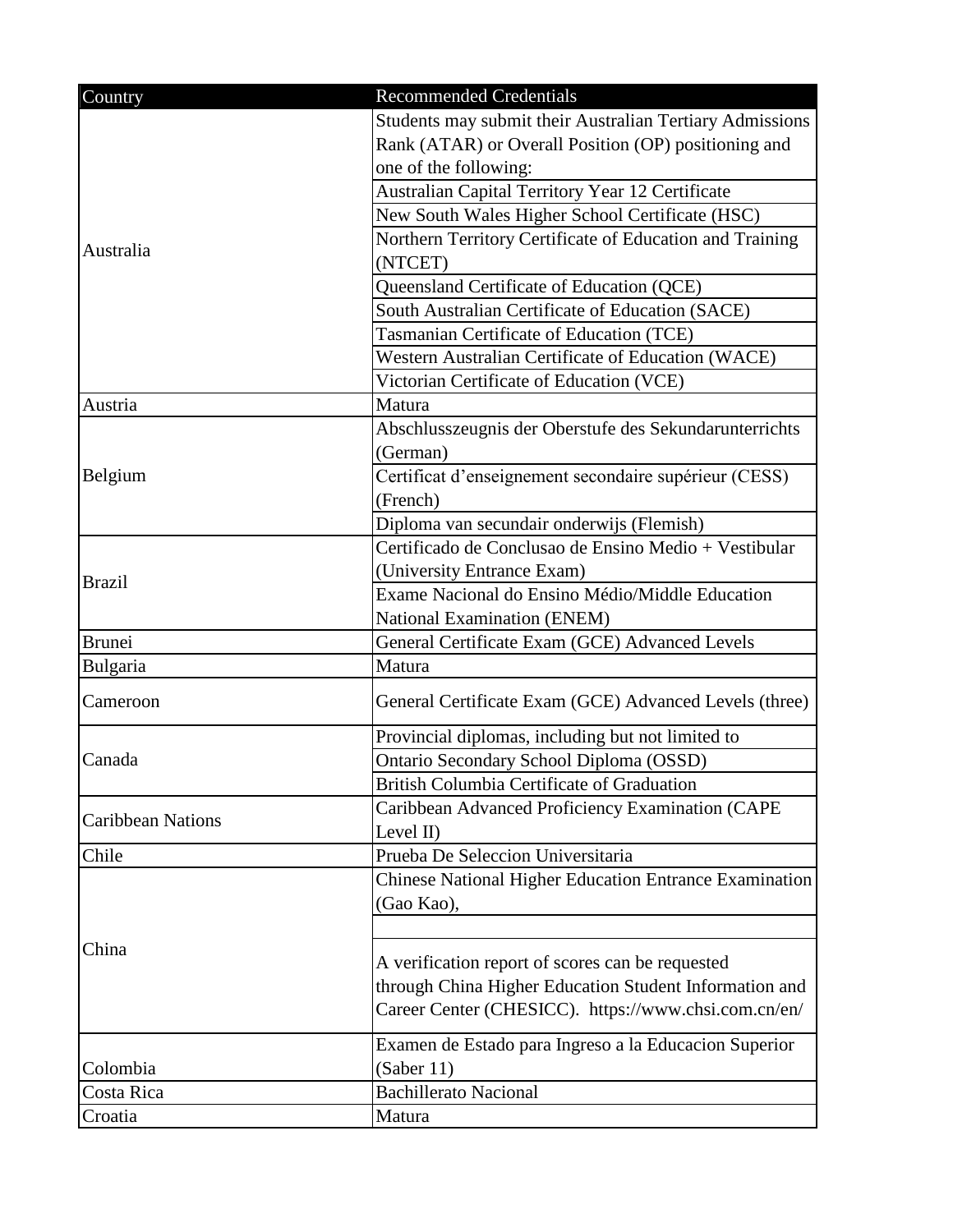| Cyprus              | Apolytirion                                            |
|---------------------|--------------------------------------------------------|
| Czech Republic      | Maturitní zkouška (Maturity Certificate)               |
| Denmark             | Studentereksamen (Upper Secondary School Leaving       |
|                     | Exam) (STX)                                            |
|                     | Højere Forberedelseseksamen (Higher Preparatory Exam)  |
|                     | (HF)                                                   |
| Dominican Republic  | Prueba de Aptitud Academica (PAA)                      |
| Egypt               | Thanaweya Amma                                         |
| Estonia             | Riigieksamitunnistus                                   |
| Ethiopia            | Ethiopian General Secondary Education Certificate      |
|                     | Examination                                            |
| Europe (any nation) | European Baccalaureate (EB)                            |
| Finland             | Ylioppilastutkintotodistus (Matriculation Examination  |
|                     | Certificate)                                           |
| France              | Baccalauréat                                           |
|                     | Option Internationale du Baccalauréat (OIB)            |
| Germany             | Abitur                                                 |
| Ghana               | West African Senior School Certificate Examination     |
|                     | (WASSCE)                                               |
| Greece              | Apolytirion                                            |
|                     | Hong Kong Advanced Level Certificate                   |
| Hong Kong           | Hong Kong Diploma of Secondary Education (HKDSE)       |
| Hungary             | Érettségi vizsga (Maturity Certificate)                |
|                     | Central Board of Secondary Education (CBSE) - Class 12 |
|                     | Indian School Certificate (ISC)                        |
| India               | All India Senior School Certificate Examination        |
|                     | (AISSCE)                                               |
|                     | Higher Secondary School Certificate (HSC)              |
| Indonesia           | <b>Ujian Nasional SMA</b>                              |
| Ireland             | <b>Irish Leaving Certificate</b>                       |
| Israel              | <b>Teudat Bagrut</b>                                   |
| Italy               | Diploma Di Esame Di Stato (Upper Secondary School      |
|                     | Leaving Certificate)                                   |
| Japan               | Center Shiken (Center Test)                            |
| Jordan              | Tawjihi                                                |
| Kazakhstan          | Unified National Test (UNT)                            |
| Kenya               | Kenya Certificate of Secondary Education (KCSE)        |
| Korea               | 대학수학능력시험 (College Scholastic Ability Test:             |
|                     | CSAT)                                                  |
| Kosovo              | Testi i Maturës Shtetërore (State Matura Test)         |
| Latin America       | Prueba de Aptitud Academica (PAA)                      |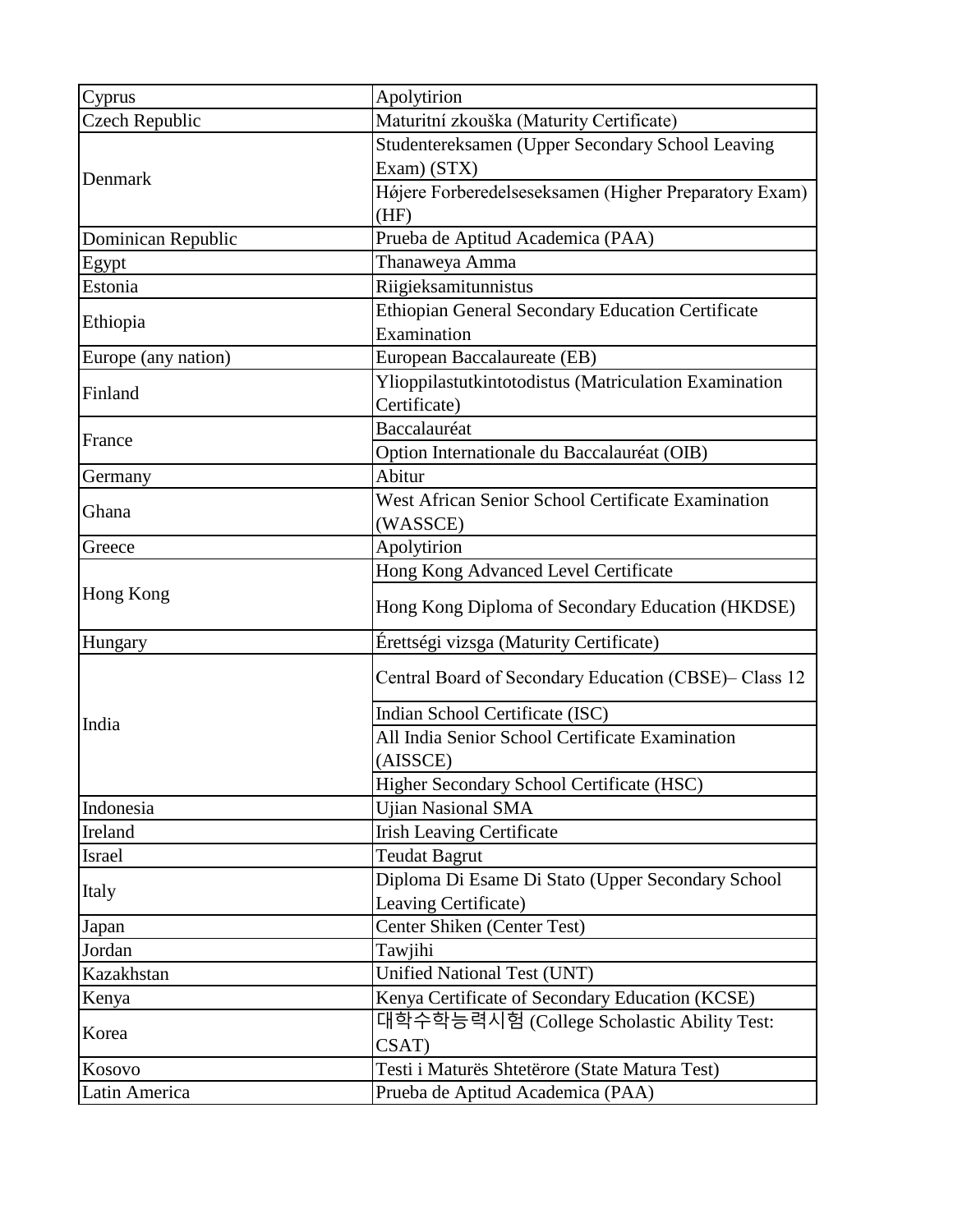| Lebanon            | Lebanese Baccalaureate Certificate of Secondary                       |
|--------------------|-----------------------------------------------------------------------|
|                    | Education                                                             |
|                    | French Baccalauréat                                                   |
|                    |                                                                       |
|                    | Option Internationale du Baccalauréat                                 |
| Liechtenstein      | Matura                                                                |
| Lithuania          | <b>Brandos Atestatas (Maturity Certificate)</b>                       |
| Luxembourg         | Diplôme de Fin d'Etudes Secondaires                                   |
| Macedonia          | Државна матура (State Matura)                                         |
| Malaysia           | Sijil Tinggi Persekolahan Malaysia (STPM/Malaysian                    |
|                    | Higher School Certificate)                                            |
| Maldives           | General Certificate Exam (GCE) Advanced Levels (three)                |
| Malta              | <b>Advanced Level Matriculation Certificate</b>                       |
| Mauritius          | Cambridge Overseas High School Certificate                            |
| Mexico             | CENEVAL EXANI II                                                      |
| Monaco             | French Baccalauréat                                                   |
|                    | Option Internationale du Baccalauréat                                 |
| Montenegro         | <b>Secondary School Leaving Diploma</b>                               |
| Morocco            | Baccalauréat de l'Enseignement Secondaire                             |
| Namibia            | Cambridge Overseas High School Certificate                            |
| Nepal              | Nepalese National Exams Board Examinations (NEB)                      |
| Netherlands        | Staatsexamen VWO                                                      |
| <b>New Zealand</b> | National Certificate of Educational Achievement (NCEA)                |
| Nigeria            | <b>West African Senior School Certificate Examination</b><br>(WASSCE) |
| Norway             | Vitnemål fra den Videregående Skole (Upper Secondary                  |
|                    | Leaving Certificate)                                                  |
| Pakistan           | <b>GCE</b> Advanced Levels (three)                                    |
|                    | <b>Higher Secondary School Certificate Exams</b>                      |
| Poland             | Egzamin maturalny (Matura)                                            |
| Romania            | Baccalaureate                                                         |
| Russia             | Unified State Exams / ATTESTAT                                        |
| Saudi Arabia       | Shahadat Al Thanawiyyat Al Ama                                        |
| Scotland           | Scottish Advanced Highers (three)                                     |
| Serbia             | Matura                                                                |
| Singapore          | Singapore-Cambridge General Certificate Exam (GCE)                    |
|                    | Advanced Levels (3)                                                   |
| Slovakia           | Slovakian Maturitńa Skúška (Maturita)                                 |
| Slovenia           | Splošna Matura                                                        |
| South Africa       | National Senior Certificate (IEB)                                     |
| Spain              | Prueba de Acceso a la Universidad (Selectividad)                      |